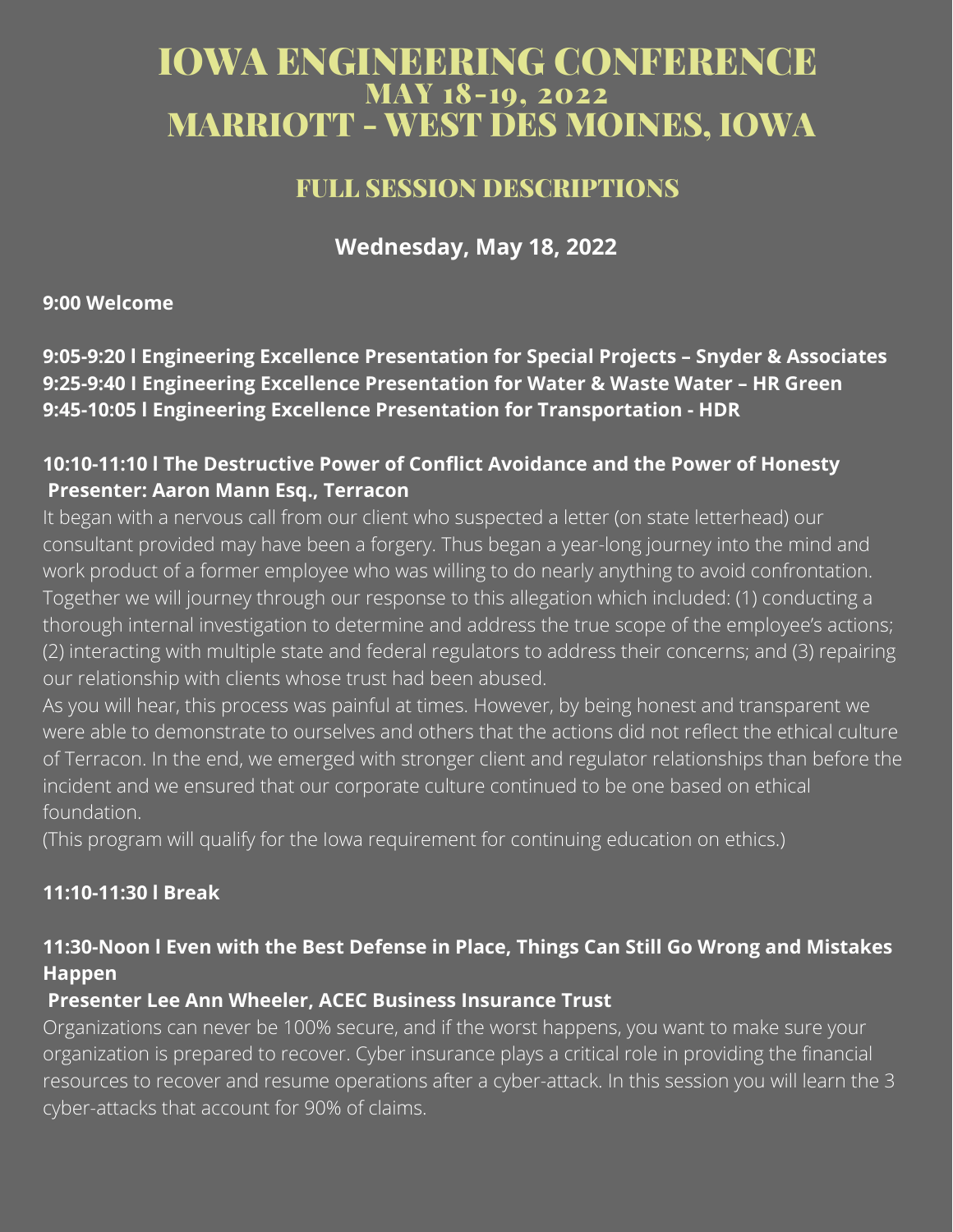# **12:00- 1:15 l Order of the Engineer and Business Luncheon**

There will be an Order of the Engineer ceremony open to all engineers who choose to join the Order (at no cost or dues), other than the purchase of the Engineer's ring. Purchase a ring through IES/ACEC for just \$15. Sign up is available on the registration form.

The Order of the Engineer was initiated to help uphold the "devotion to the standards and dignity of the engineering profession." The Order of the Engineer was initiated in the United States in 1970 to foster a spirit of pride and responsibility in the engineering profession, to bridge the gap between training and experience, and to present not the public a visible symbol identifying the engineer – a stainless steel ring.

### **1:30-2:30 l Inside the Ransomware Wave: How to Prevent Attacks—And Limit the Damage Presenter: Trevor Meers, Pratum**

Weekly ransomware attack headlines have put every business leader on high alert in the last year. And the challenge is only growing as organizations share sensitive data with partners, manage remote workforces, move to cloud-based services and more. In this session, an Iowa cybersecurity expert cuts through the rumors to clearly explain how ransomware and other attacks work and how you can stop them.

You'll learn how famous attacks like Colonial Pipeline happened. T hen you'll hear about the most common ways ransomware gets into a system—and how fairly simple, inexpensive measures provide the best defense. You'll get clear answers to common questions including:

- What are best practices for preventing an attack?
- What are the right first steps if I get hit by ransomware?
- Should I pay the ransom?
- Does a good data backup system protect me from ransomware attacks?
- What can I do about skyrocketing cyber insurance premiums?

# **2:30-2:45 l Break**

#### **2:45-3:45 l How to Fix Boring, Stare-a-thon Zoom Shows Presenter: Mark Mathis, AMERAGE Marketing**

The virtual meeting is here to stay whether we like it or not. Engineering firms face a unique challenge on how to engage their audience, whether that audience is a team of fellow engineers or a client or potential client. We need to learn how to utilize this new tool that has been dumped on us in a very short amount of time. This program will be presented by Mark A. Mathis, flounder of marketing and public relations firm. After 25 years of leading creative teams in video production, graphic design, PR, writing and web development, Mark transitioned out of ownership in 2021. Today he serves in an employee role as special projects consultant.

He is creatively ambidextrous — son of an artist and engineer — and famous for distilling complex ideas down to a few words and a few visuals. Mark is a writer. When he found that many nonprofits struggled with complex branding puzzles, he wrote the book, "Nonprofit Nonmarketing." He also wrote a novel called "Reenactment."

Mark is an active blogger OneMinuteMarketer® with nearly 1,000 readers each week on LinkedIn, Facebook, Twitter. One of his most popular YouTube videos is on "How to Look Good on Zoom."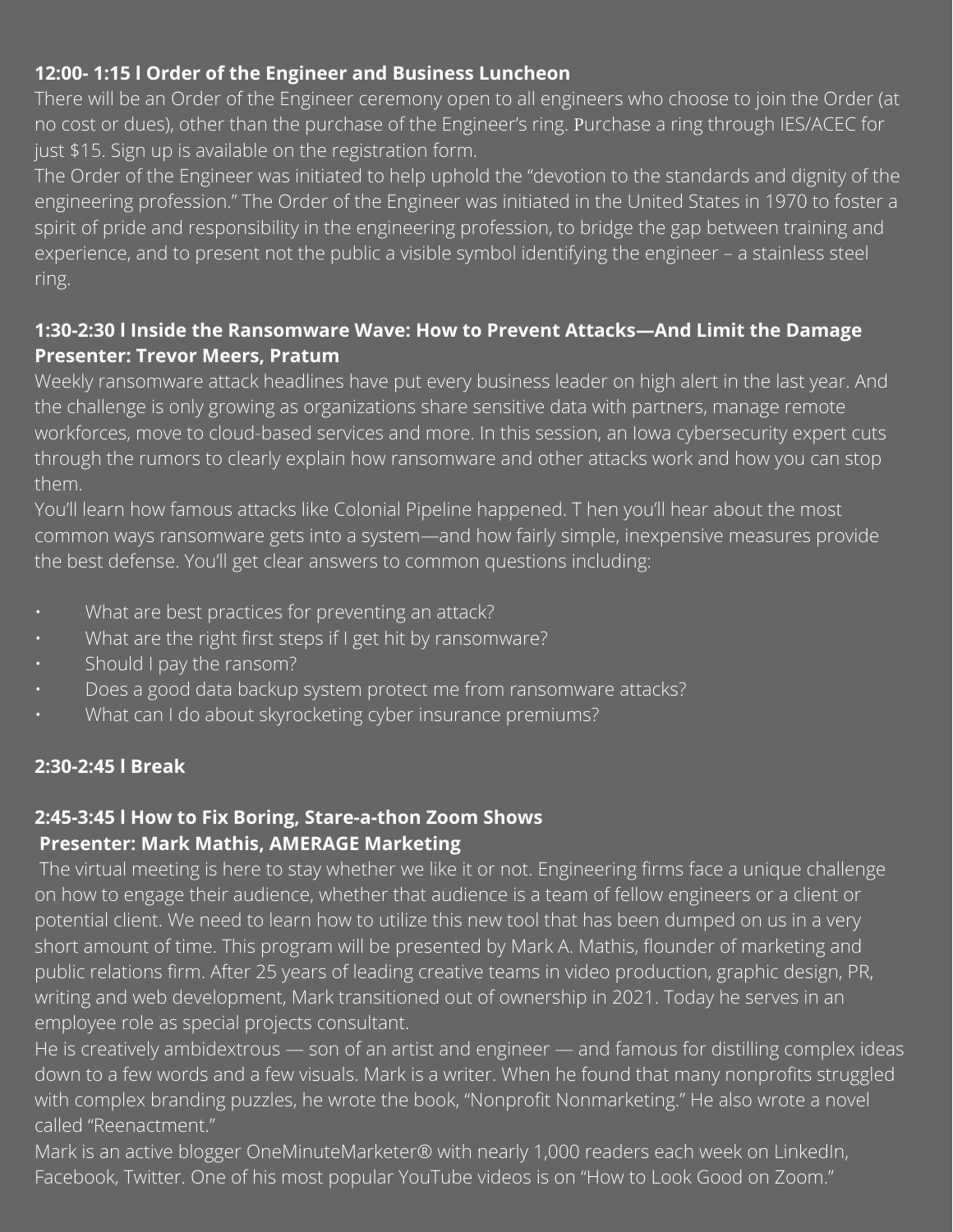## **3:45-5:00 l Winning the Contract Tug of War: Finding Balance in Client Drafted Agreements Presenters: Karen Erger, and Kevin Holland, Lockton, Inc.**

Client-drafted professional service agreements seem to get more one-sided with every new project. Engineers have become accustomed to negotiating uninsurable and unreasonable indemnity clauses and elevated standards of care, but recently, some different – and difficult – owner-drafted terms are making way into contracts.

Karen will identify these new and challenging clauses, describe their potential impact, and process solutions and negotiating tactics for contract problems old and new. She will review trending problematic contract language and claim scenarios for analysis and discussion.

For each example presented, she will explain the legal and practical implications for insurance coverage and claims and present solutions and negotiating tactics, with audience participation.

# **5:00 l Engineering Excellence Reception followed by Awards and Dinner**

# **Thursday, May 19, 2022**

# **8:30-9:30 l 3D Models as Legal Documents and Open Data Standards Presenter: Will Sharp, HDR**

The transportation industry is in the midst of a paradigm shift to digital delivery and open data standards in the US. This presentation will provide a national overview of digital delivery initiatives in the US, including AASHTO's movement towards open data standards, current activities with the AASHTO Joint Technical Committee on Electronic Engineering Standards (JTCEES), ongoing national and State DOT agency level initiatives moving towards digital delivery and model as the legal document (MALD), and ACEC national efforts to address designer liability concerns with 3d contractual deliverables. Presentation will include an overview of the US Transportation Industry Shift to Digital Delivery and Open Standards, including Agency, Consultant, and Contractor considerations.

# **9:30-9:45 l Break**

# **9:45-11:15 l Show Me the Money Presenter: Charlie Purcell, IA Department of Transportation & Aaron Smith, IA Finance Authority**

With \$675 million coming into Iowa for roads and bridges and \$110 million for water infrastructure coming from the federal government, the question on everyone's mind is where's the money going and how will it be allocated? Charlie Purcell, Deputy Director Transportation Development Division of the Iowa Department of Transportation will share what this influx of money will mean to Iowa's transportation system.

Aaron Smith, Chief Bond Program Director with the Iowa Finance Authority leads the Department's SRF and Water Quality Program. He will provide an overview on how those dollars will be invested in Iowa.